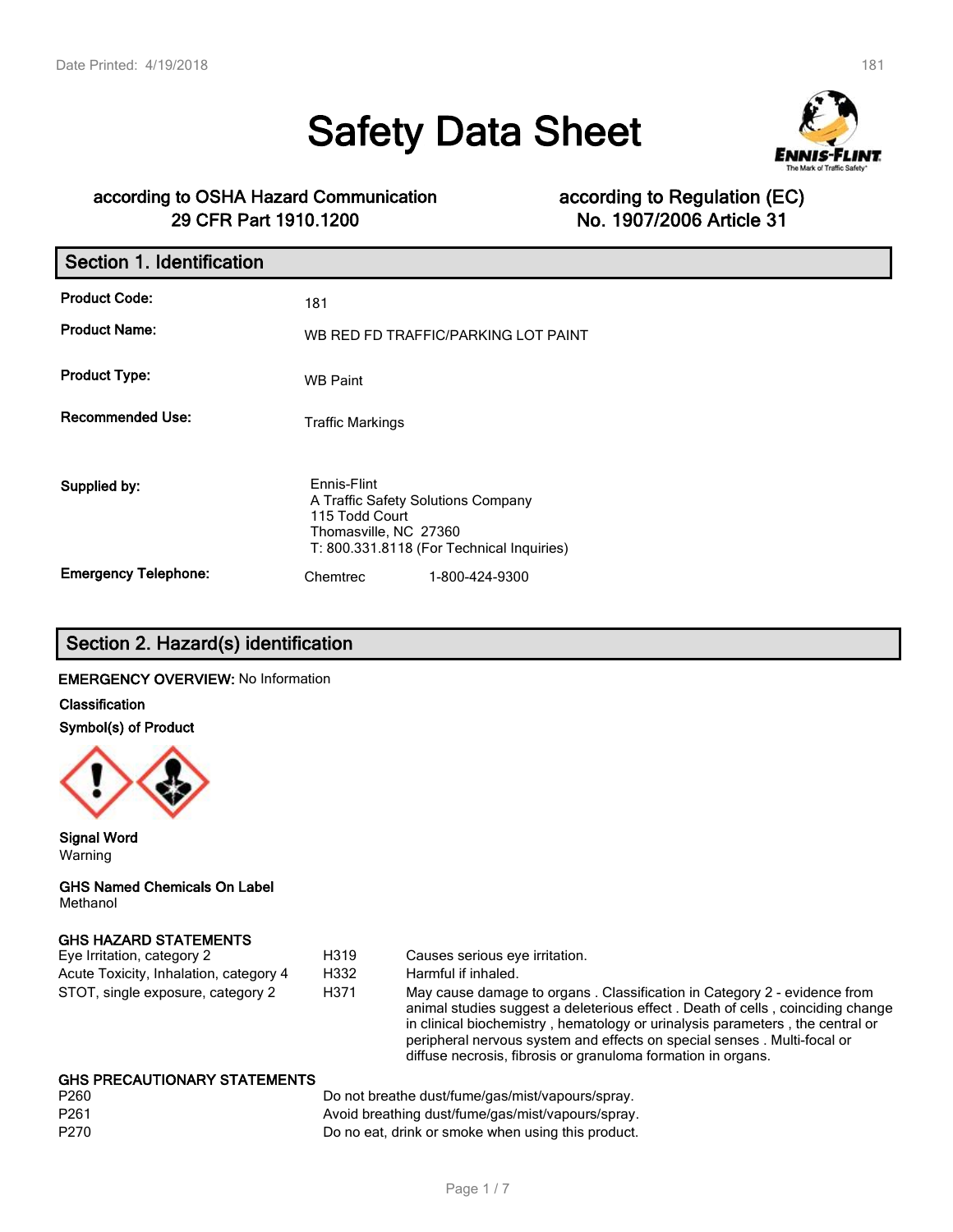| P337+P313      | If eye irritation persists: Get medical advice/attention.                              |
|----------------|----------------------------------------------------------------------------------------|
| P312           | Call a POISON CENTER or doctor/physician if you feel unwell.                           |
| P309+P311      | IF exposed or if you feel unwell: Call a POISON CENTER or doctor/physician.            |
|                | present and easy to do. Continue rinsing.                                              |
| P305+P351+P338 | IF IN EYES: Rinse cautiously with water for several minutes. Remove contact lenses, if |

# **Section 3. Composition/Information on ingredients**

| <b>Chemical Name</b><br>Methanol | CAS-No.<br>67-56-1 | Wt. %<br>< 5.0    | <b>GHS Symbols</b><br>GHS02-GHS06-<br>GHS08 | <b>GHS Statements</b><br>H225-302-319-330-370 |
|----------------------------------|--------------------|-------------------|---------------------------------------------|-----------------------------------------------|
| <b>Chemical Name</b>             | CAS-No.            | <b>EINECS No.</b> | <b>REACH Reg No.</b>                        | <b>M-Factors</b>                              |
| Methanol                         | 67-56-1            | 200-659-6         | 01-2119433307-44-XXXX                       |                                               |

The text for GHS Hazard Statements shown above (if any) is given in the "Other information" Section.

# **Section 4. First-aid measures**



**FIRST AID - INHALATION:** Move to fresh air. Give oxygen or artificial respiration if needed. Consult a physician if symptoms persist.

**FIRST AID - SKIN CONTACT:** Wash affected area immediately with soap and plenty of water. Remove contaminated clothing and launder before reuse. Consult a physician if symptoms persist.

**FIRST AID - EYE CONTACT:** Rinse immediately with plenty of water, also under the eyelids, for at least 15 minutes. Consult a physician if symptoms persist.

**FIRST AID - INGESTION:** Do NOT induce vomiting. If conscious, rinse mouth and drink plenty of water. Never give anything by mouth to an unconscious person. Consult a physician.

# **Section 5. Fire-fighting measures**

**UNUSUAL FIRE AND EXPLOSION HAZARDS:** None expected.

**SPECIAL FIREFIGHTING PROCEDURES:** As in any fire, wear self-contained breathing apparatus pressure-demand, MSHA/NIOSH (approved or equivalent) and full protective gear.

**EXTINGUISHING MEDIA:** Alcohol Foam, Carbon Dioxide, Dry Chemical, Water Fog

# **Section 6. Accidental release measures**

**ENVIRONMENTAL PRECAUTIONS:** Avoid release to the environment. For larger spills, cover drains and build dikes to prevent entry into sewer systems or bodies of water.

**STEPS TO BE TAKEN IN CASE MATERIAL IS RELEASED OR SPILLED:** Use personal protective equipment. Ensure adequate ventilation. Dike far ahead of liquid spill for later disposal. Soak up with inert absorbent material. Take up mechanically. Keep in suitable and closed containers for disposal.

# **Section 7. Handling and storage**



**HANDLING:** Ensure adequate ventilation. Avoid breathing vapor, mists or dust. Avoid contact with eyes, skin, and clothing. Wear appropriate personal protective equipment. Wash contaminated clothing before reuse. Do not eat, drink or smoke when using this product. Wash thoroughly after handling. Observe good industrial hygiene practices. Avoid dust formation.

**STORAGE:** Keep container tightly closed in a dry and well-ventilated place. Keep in properly labeled containers.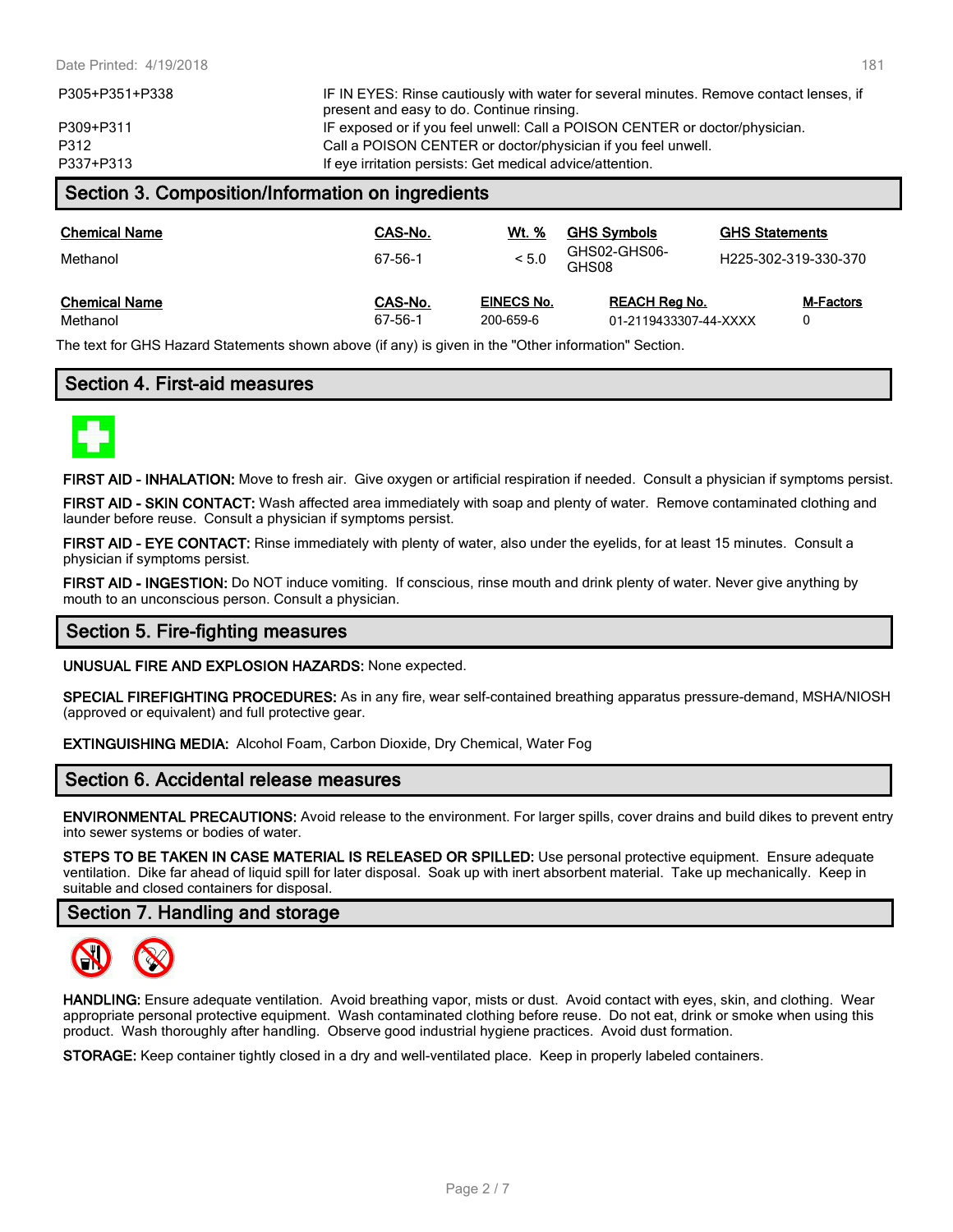# **Section 8. Exposure controls/personal protection**

| Ingredients with Occupational Exposure Limits |                      |                       |                     |                         |  |
|-----------------------------------------------|----------------------|-----------------------|---------------------|-------------------------|--|
| <b>Chemical Name</b>                          | <b>ACGIH TLV-TWA</b> | <b>ACGIH-TLV STEL</b> | <b>OSHA PEL-TWA</b> | <b>OSHA PEL-CEILING</b> |  |
| Methanol                                      | 200 PPM              | 250 PPM               | 200 PPM             |                         |  |
| <b>Name</b>                                   | Percentage           | VME mg/m3             | VME ppm             | <b>OEL Nota</b>         |  |
| Methanol                                      | $2.5 - 10$           | 266                   | 200                 | 200 PPM                 |  |

**Further Advice: MEL = Maximum Exposure Limit OES = Occupational Exposure Standard SUP = Supplier's Recommendation Sk = Skin Sensitizer N.E. = Not Established**

#### **Personal Protection**



**RESPIRATORY PROTECTION:** If exposure limits are exceeded or irritation is experienced, NIOSH/MSHA approved respiratory protection should be worn. Positive-pressure supplied air respirators may be required for high airborne contaminant concentrations. Respiratory protection must be provided in accordance with current local regulations.



**SKIN PROTECTION:** Protective gloves



**EYE PROTECTION:** Safety glasses with side-shields.



**OTHER PROTECTIVE EQUIPMENT:** Eyewash stations, safety showers, ventilation systems.

**HYGIENIC PRACTICES:** When using, do not eat, drink or smoke. Provide regular cleaning of equipment, work area and clothing. Wash hands before breaks and immediately after handling the product. Handle in accordance with good industrial hygiene and safety practice.

# **Section 9. Physical and chemical properties**

| Appearance:<br>Odor:<br>Density, g/cm3:<br>Freeze Point, °C:<br><b>Solubility in Water:</b><br>Decompostion Temp., °C: | red<br>Slight, Ammonia<br>1.349<br>NI<br>Insoluble<br>ΝI | <b>Physical State:</b><br><b>Odor Threshold:</b><br>pH:<br>Viscosity:<br>Partition Coefficient, n-octanol/<br>water: | Liguid<br>Not Established<br>ΝI<br>ΝI<br><b>NI</b> |
|------------------------------------------------------------------------------------------------------------------------|----------------------------------------------------------|----------------------------------------------------------------------------------------------------------------------|----------------------------------------------------|
| Boiling Point, °C:                                                                                                     | N.I.                                                     | <b>Explosive Limits, vol%:</b>                                                                                       | N.I.                                               |
| Combustibility:                                                                                                        | Does not Support Combustion                              | Flash Point, °C:                                                                                                     | >94                                                |
| <b>Evaporation Rate:</b>                                                                                               | Slower than Diethyl Ether                                | Auto-ignition Temp., °C:                                                                                             | ΝI                                                 |
| <b>Vapor Density:</b>                                                                                                  | Heavier than air                                         | <b>Vapor Pressure:</b>                                                                                               | ΝI                                                 |

(See "Other information" Section for abbreviation legend)

# **Section 10. Stability and reactivity**

**STABILITY:** Stable under recommended storage conditions.

**CONDITIONS TO AVOID:** Dust formation. Do not freeze.

**INCOMPATIBILITY:** None known based on information supplied.

**HAZARDOUS DECOMPOSITION PRODUCTS:** Carbon oxides. Nitrogen oxides.

**HAZARDOUS POLYMERIZATION:** Hazardous polymerization does not occur.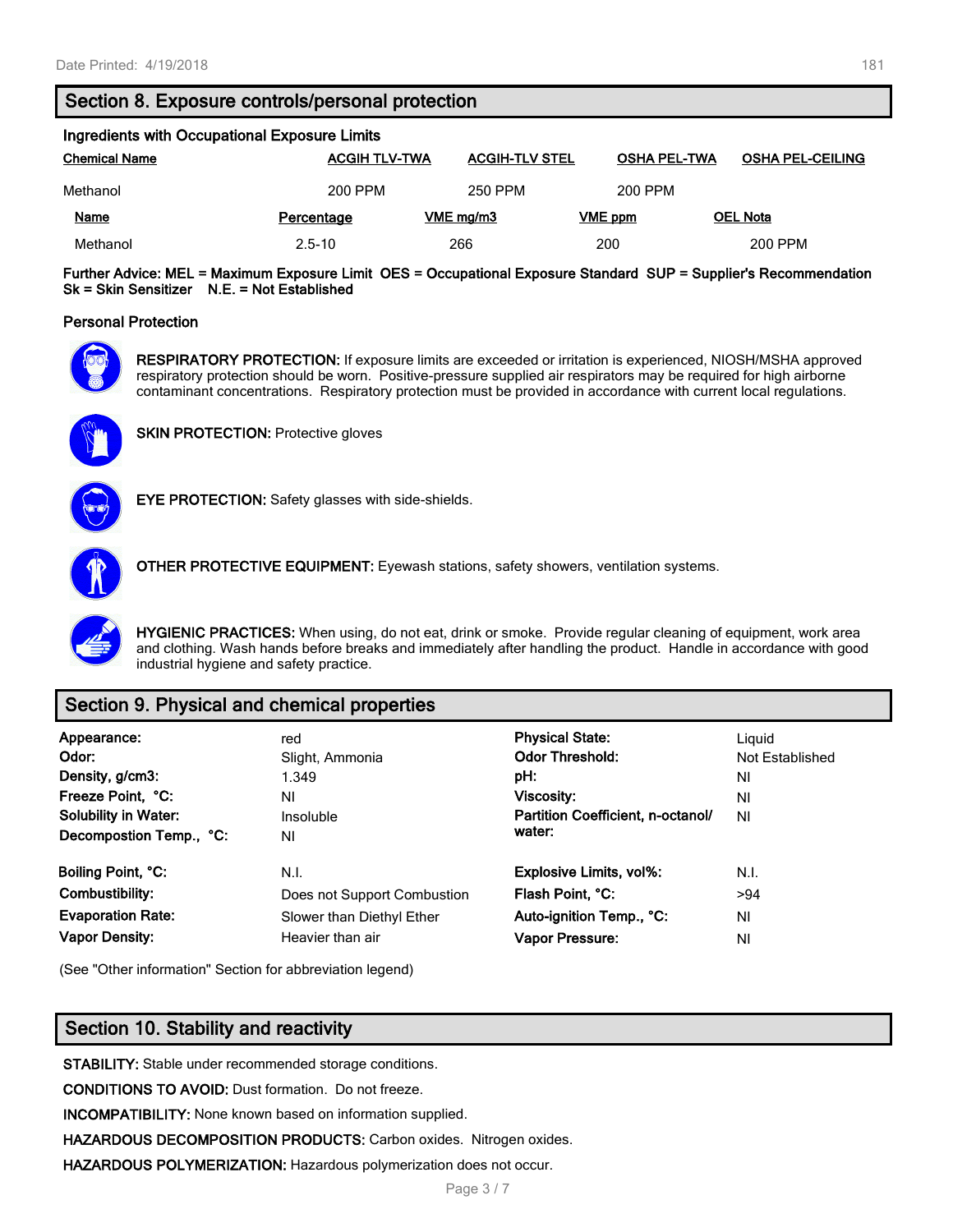# **Section 11. Toxicological information**



# **Practical Experiences**

**EFFECT OF OVEREXPOSURE - INHALATION:** Harmful if inhaled. Inhalation may cause irritation to the respiratory tract (nose, mouth, mucous membranes). Prolonged, repeated or high exposures may cause central nervous system depression leading to headaches, nausea, drowsiness, dizziness, and possibly narcosis. In extreme cases, may cause loss of consciousness. May cause central nervous system depression with nausea, headache, dizziness, vomiting, and incoordination. Sanding and grinding dust may be harmful if inhaled.

**EFFECT OF OVEREXPOSURE - SKIN CONTACT:** Direct skin contact may cause irritation.

**EFFECT OF OVEREXPOSURE - EYE CONTACT:** Direct eye contact may cause irritation.

**EFFECT OF OVEREXPOSURE - INGESTION:** Ingestion may cause irritation to mucous membranes. May cause gastrointestinal irritation, nausea, vomiting, and diarrhea. May cause gastrointestinal disturbances with dizziness and central nervous system depression.

**EFFECT OF OVEREXPOSURE - CHRONIC HAZARDS:** Inhalation, ingestion, or skin absorption of methanol can cause blindness.

#### **Acute Toxicity Values**

**The acute effects of this product have not been tested. Data on individual components are tabulated below:**

| CAS-No. | Name according to EEC | Oral LD50                              | Dermal LD50 | Gas LC50            |
|---------|-----------------------|----------------------------------------|-------------|---------------------|
| 67-56-1 | Methanol              | 1187-2769 mg/kg rat 17100 mg/kg rabbit |             | 128.2 PPM - 4 h rat |

N.I. - No Information

# **Section 12. Ecological information**

**ECOLOGICAL INFORMATION:** The environmental impact of this product has not been fully investigated.

#### **Further Ecological Information**

**Contains the following ingredients which are classified as water dangerous according to EEC directive No. 76/464/EEC in percentages > 1%.**

| CAS-No. | Name according to EEC               | Bio. Conc. Factor (BCF) | Octanol-water par. Coeff (KOW) |
|---------|-------------------------------------|-------------------------|--------------------------------|
| 67-56-1 | Methanol                            |                         | -0.77                          |
|         | Section 13. Disposal considerations |                         |                                |



# **Product**

**DISPOSAL METHOD:** This material, as supplied, is not a hazardous waste according to Federal regulations (40 CFR 261). Dispose of contents/ container in accordance with the local/regional/national/international regulations. Do not re-use empty containers.

**European Waste Code: 080112 waste pait/var.w/o.org. solv/DS**

**Uncleaned Packaging**

**European Waste Code: 150110 packaging dangerous residuals**

# **Section 14. Transport information**

**SPECIAL TRANSPORT PRECAUTIONS:** No Information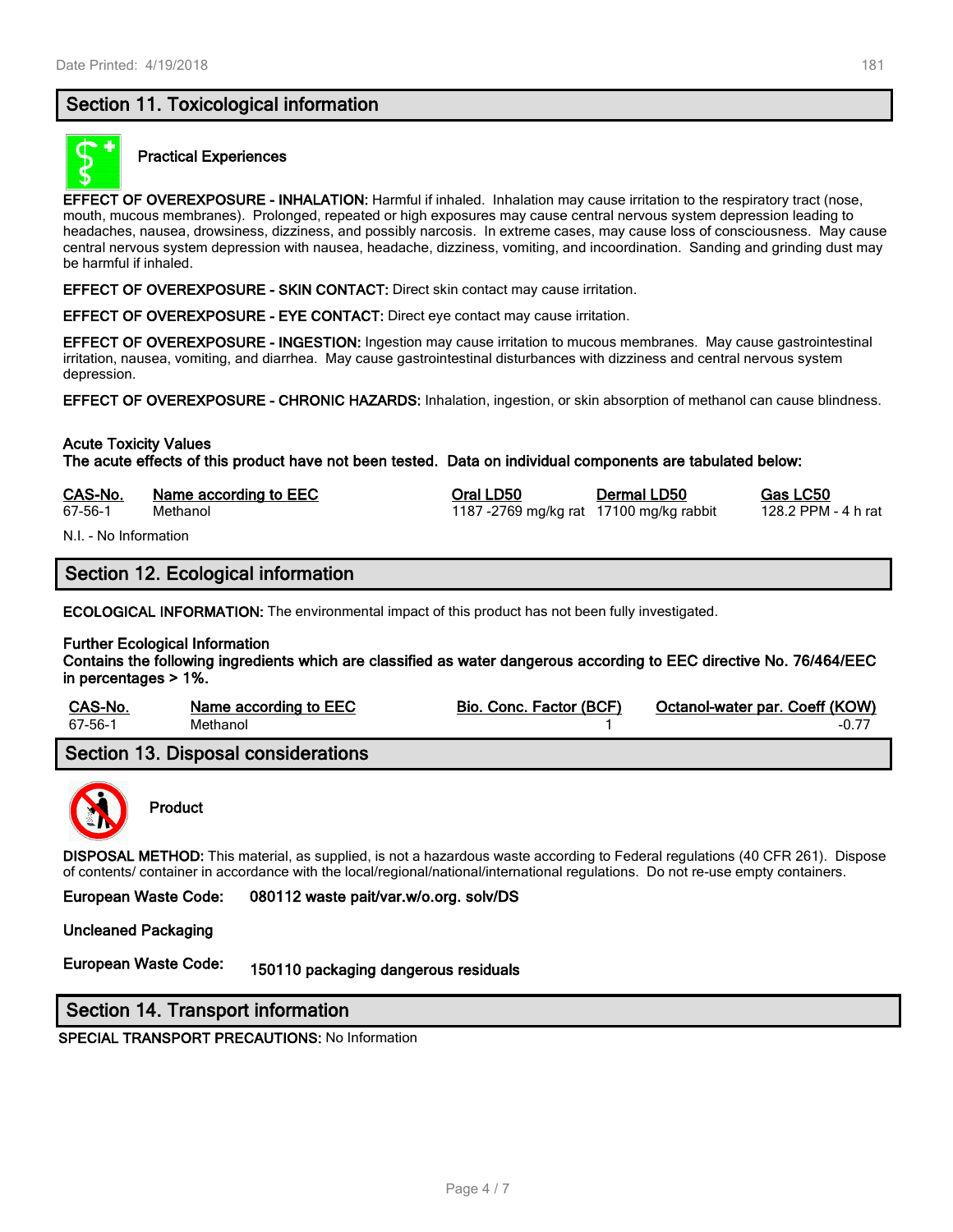| <b>Road Transport</b>                                                                                                                                                                                                                     |                                                                                                                                                  |
|-------------------------------------------------------------------------------------------------------------------------------------------------------------------------------------------------------------------------------------------|--------------------------------------------------------------------------------------------------------------------------------------------------|
| <b>UN Number:</b><br><b>ADR/RID Class:</b><br>Packing Group:<br><b>Shipping Name:</b><br><b>Primary Shipping Hazard:</b><br><b>Road Tunnel Transport Code:</b>                                                                            | Not regulated<br>Not regulated<br>No Information<br>Not regulated<br>No Information<br>Not regulated                                             |
| <b>Sea Transport</b><br><b>UN Number:</b><br><b>IMDG/GGVSee Class:</b><br>EmS-No:<br>Packing Group:<br><b>Shipping Name:</b><br><b>Primary Shipping Hazard:</b><br><b>Marine Pollutant:</b><br><b>Shipping Hazard (Marine Pollutant):</b> | Not regulated<br>Not regulated<br>Not regulated<br>No Information<br>Not regulated<br>No Information<br>Not A Marine Pollutant<br>No Information |
| Air Transport<br><b>UN Number:</b><br><b>ICAO/IATA Class:</b><br><b>Packing Group:</b>                                                                                                                                                    | Not regulated<br>Not regulated<br>No Information                                                                                                 |

**Shipping Name:** Not regulated **Primary Shipping Hazard:** No Information

# **U.S. Federal Regulations:**

#### **CERCLA - SARA Hazard Category**

This product has been reviewed according to the EPA 'Hazard Categories' promulgated under Sections 311 and 312 of the Superfund Amendment and Reauthorization Act of 1986 (SARA Title III) and is considered, under applicable definitions, to meet the following categories:

Acute Toxicity (any route of exposure), Serious eye damage or eye irritation, Specific target organ toxicity (single or repeated exposure)

#### **SARA SECTION 313:**

This product contains the following substances subject to the reporting requirements of Section 313 of Title III of the Superfund Amendment and Reauthorization Act of 1986 and 40 CFR part 372:

| <b>Chemical Name</b> | CAS-No.   |
|----------------------|-----------|
| Methanol             | 67-56-1   |
| Ammonium hydroxide   | 1336-21-6 |

# **TOXIC SUBSTANCES CONTROL ACT:**

This product contains the following chemical substances subject to the reporting requirements of TSCA 12(B) if exported from the United States:

| <b>Chemical Name</b>              | CAS-No.         |
|-----------------------------------|-----------------|
| Methanol                          | 67-56-1         |
| Ethoxylated Nonylphenol, Branched | 68412-54-4      |
| Ethoxylated Octylphenol           | $9002 - 93 - 1$ |
| Ammonium hydroxide                | 1336-21-6       |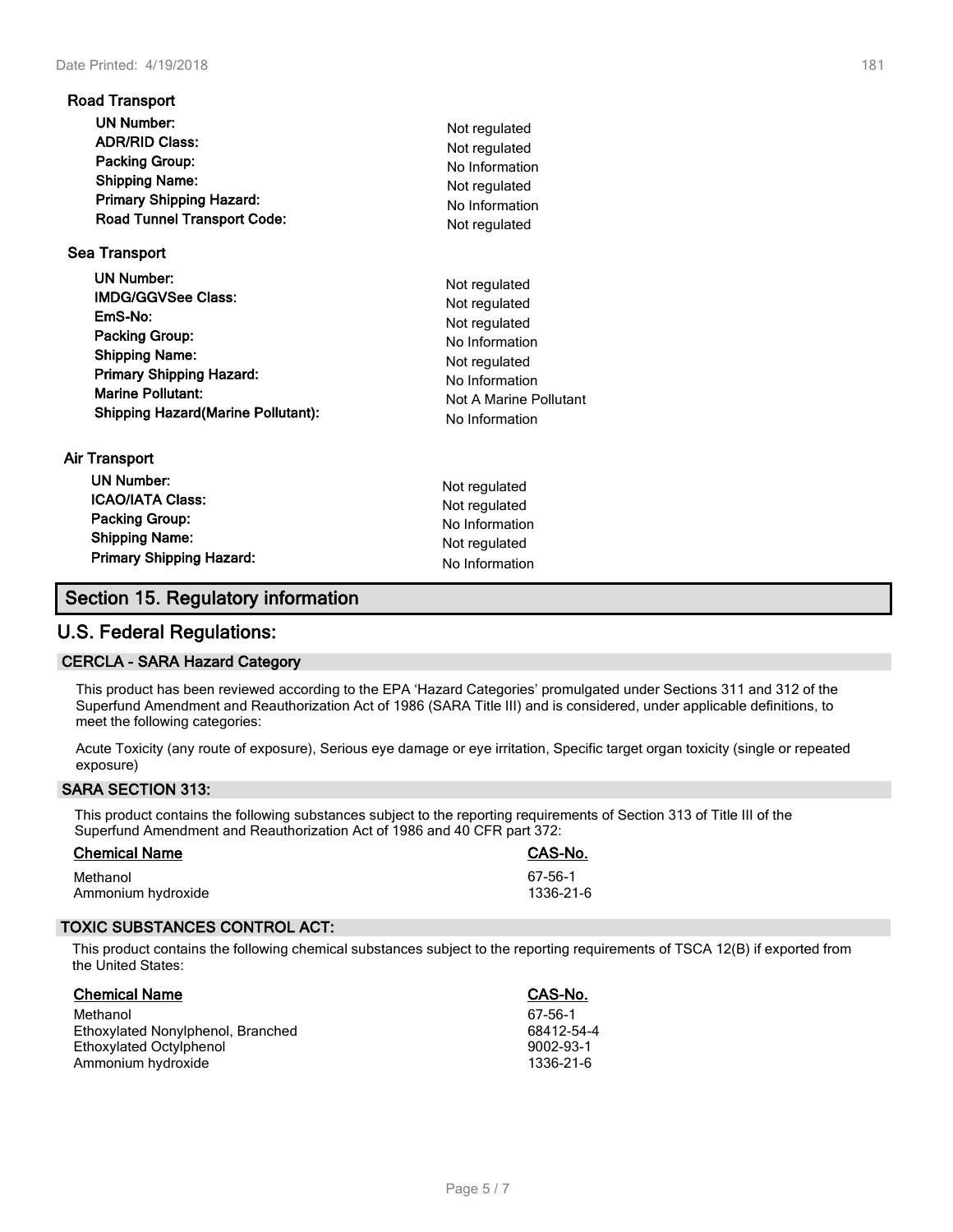# **U.S. State Regulations: NEW JERSEY RIGHT-TO-KNOW:**

The following materials are non-hazardous, but are among the top five components in this product.

| <b>Chemical Name</b> | CAS-No.   |
|----------------------|-----------|
| Calcium Carbonate    | 1317-65-3 |
| Water                | 7732-18-5 |
| Acrylic polymer      | 9003-01-4 |

#### **PENNSYLVANIA RIGHT-TO-KNOW**

The following non-hazardous ingredients are present in the product at greater than 3%.

| Chemical Name     | CAS-No.   |
|-------------------|-----------|
| Calcium Carbonate | 1317-65-3 |
| Water             | 7732-18-5 |
| Acrylic polymer   | 9003-01-4 |

#### **CALIFORNIA PROPOSITION 65 CARCINOGENS**

Warning: The following ingredients present in the product are known to the state of California to cause Cancer:

No Proposition 65 Carcinogens exist in this product.

#### **CALIFORNIA PROPOSITION 65 REPRODUCTIVE TOXINS**

Warning: The following ingredients present in the product are known to the state of California to cause birth defects, or other reproductive hazards.

No Proposition 65 Reproductive Toxins exist in this product.

# **International Regulations: As follows -**

#### **CANADIAN WHMIS:**

This SDS has been prepared in compliance with Controlled Product Regulations except for the use of the 16 headings.

| <b>WHMIS Class:</b> | D1A, D1B, D2A, D2B |
|---------------------|--------------------|
|---------------------|--------------------|

#### **Denmark**

**B-Value:** 0.000000

# **France**

**Storage Conditions:** No Information

#### **Professional Illness Table:**

| <b>CAS Number</b>           | <b>Chemical Name</b>                                                                                                                          | <b>Professional Illness</b> |  |
|-----------------------------|-----------------------------------------------------------------------------------------------------------------------------------------------|-----------------------------|--|
| 67-56-1                     | Methanol                                                                                                                                      | not available               |  |
| Germany                     |                                                                                                                                               |                             |  |
| <b>VbF-Class:</b>           | No Information                                                                                                                                |                             |  |
| WGK-class:                  |                                                                                                                                               |                             |  |
| Remarks:                    | WGK $0 =$ in general not a water pollutant<br>WGK $1 =$ weak water pollutant<br>WGK $2$ = water pollutant<br>WGK $3$ = severe water pollutant |                             |  |
| Processing restrictions:*   |                                                                                                                                               |                             |  |
| <b>Incident Regulation:</b> |                                                                                                                                               |                             |  |

No Information